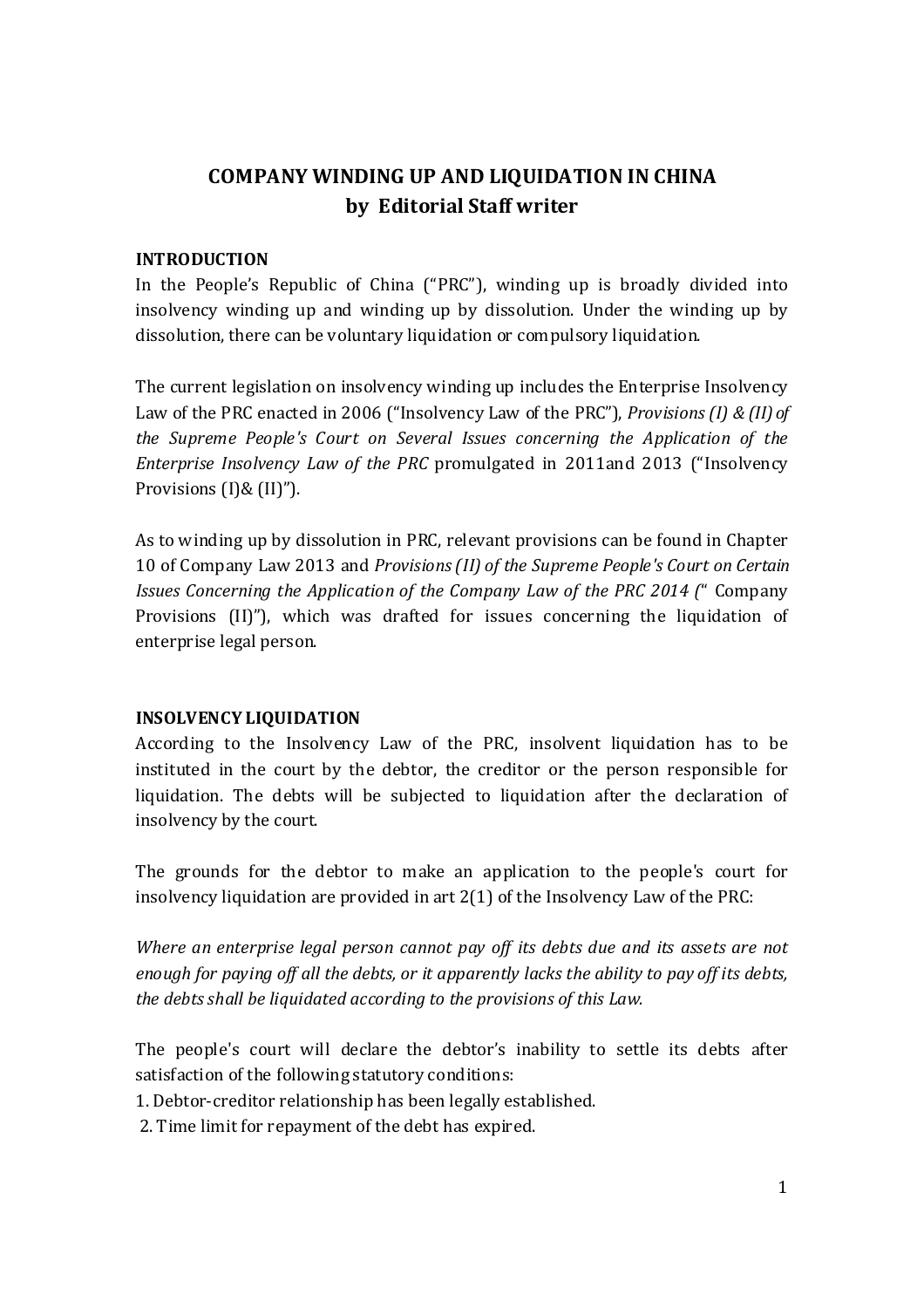3. Debtor has not fully settled the debt.<sup>1</sup>

As for the meaning of "apparently lacks the ability to pay off its debts", art 4 of the Insolvency Provisions (I) provides:

Where a corporate debtor falls under any of the following circumstances, the people's court will determine that the debtor apparently lacks the ability to pay off its debts, even though the book value of its assets exceeds that of liabilities.

(1) It is unable to repay a debt due to serious lack of funds, realize any assets or any other reason;

(2) It is unable to repay a debt because the whereabouts of its legal representative is unknown and there is no other person in charge of asset management;

(3) It is unable to repay a debt even after enforcement by the people's court;

(4) It is unable to repay a debt because it has suffered losses for a long time and has difficulty in making up losses; or

(5) any other circumstance which leads to the debtor's insolvency.

When the debtor cannot pay off its debts, the creditor is also entitled to make an application to the people's court for the debtor's reorganization or insolvency liquidation. Where an enterprise has been dissolved but has not started or completed liquidation and it does not have enough assets to pay off its debts, the person responsible for liquidation according to law will make an application to the people's court for insolvency liquidation. In such cases, the people's court must accept the application unless the debtor is able to produce evidence that there is no triggering event of insolvency within the statutory time limit for objection.

When the people's court decides to grant an application for insolvency, it will designate an administrator at the same time. However if the creditors' meeting believes that the administrator cannot perform his duties according to law impartially or is incompetent to fulfill his duties, the creditors may apply to the people's court for a replacement.<sup>2</sup> An administrator cannot resign without justifiable reasons and has to be subjected to approval by the people's court.<sup>3</sup>

 $\overline{a}$ <sup>1</sup>Insolvency Provisions (I), art 2.

<sup>2</sup> Insolvency Act of the PRC, art 13 and art 22.

<sup>3</sup> Insolvency Act of the PRC, art 29.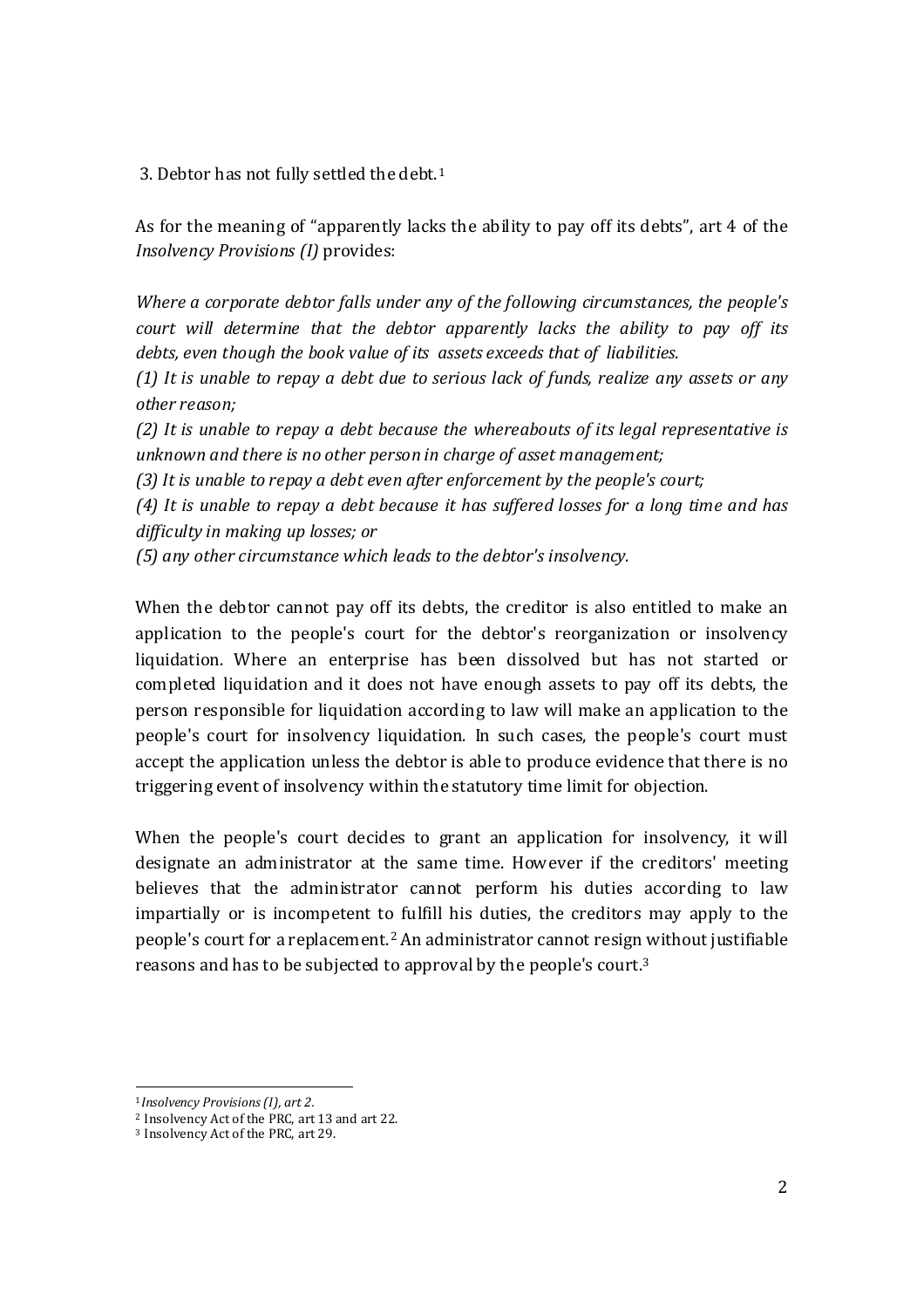The administrator can be a liquidation group comprised of relevant staff in departments and agencies or a law firm, a certified public accountant firm, an insolvency liquidation firm or any other public intermediary agency. If the administrator is an individual, he has to possess necessary professional knowledge and qualifications for the practice. Also, such an individual will not serve as an administrator due to the following:

(1) He has committed criminal offence.

- (2) His qualification certificate for the relevant practice has been revoked.
- (3) He has an interest in the case.
- (4) The people's court deems it improper to have him as an administrator.<sup>4</sup>

Art 25 of the Insolvency Law of the PRC specifies the following duties of an administrator:

- (1) taking over the property, seals, account books, documents and other data of the debtor;
- (2) investigating into the financial status of the debtor and preparing a financial statements;
- (3) deciding the internal management of the debtor;
- (4) deciding on the daily expenditure and other necessary expenditures of the debtor;
- (5) deciding, before the first creditors' meeting is held, to continue or suspend the debtor's business;
- (6) managing and disposing of the debtor's property;
- (7) participating in arbitral and other legal proceedings on behalf of the debtor;
- (8) proposing to hold creditors' meetings; and

(9) Performing any other functions and duties that the people's court believes it should perform.

A successful insolvency liquidation application will result in the following consequences:

- (1) Payment of debts made by the debtor to individual creditors will be invalid after the people's court has accepted the application for insolvency liquidation.<sup>5</sup>
- (2) Payment of any debts or delivery of property rights due to the debtor will be made to the administrator. If the administrator intentionally pays off the debts or deliver the property to the debtor, resulting in losses to creditors, his obligation of paying off the debts or delivering the property will not be exempted.<sup>6</sup>

 $\overline{a}$ <sup>4</sup>ibid, art 24.

 $5$ *Ibid.* art  $16$ .

<sup>6</sup>Ibid, art 17.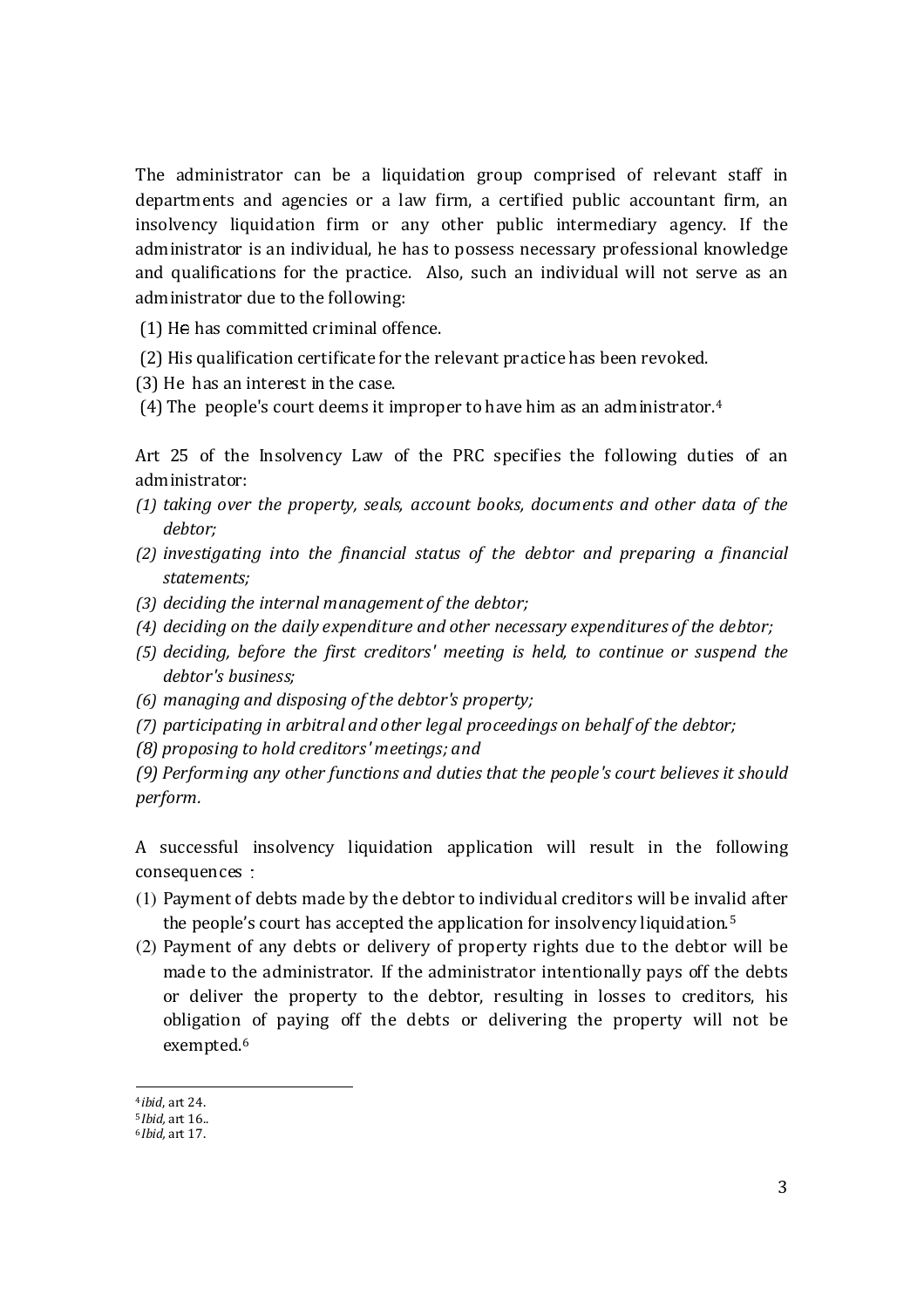- (3) Any arbitration and court proceedings involving the debtor that is in the process of adjudication will be suspended. The action or arbitration can be resumed after an administrator takes over the debtor's property.<sup>7</sup>
- (4) Civil action against the debtor can only be filed with the people's court, which has accepted the application for insolvency winding up.<sup>8</sup>

# LIQUIDATION BY DISSOLUTION

The grounds for liquidation by dissolution are provided in art 180 and art 182 of Company Law of the PRC. Company Provision II provides more details.

A winding up by dissolution can take place under any of the following circumstances:

- (1) The term of operation specified in the company's articles of association has expired or any other causes of dissolution specified in the company's articles of association has occurred;
- (2) The shareholders' meeting or the general meeting has resolved to dissolve the company;
- (3) The company needs to be dissolved resulting from a merger or division of company;
- (4) The business license of the company is revoked or the company is ordered to close down or is removed in accordance with the law; or
- (5) An action for dissolution of a company is filed by one shareholder that holds or shareholders that collectively hold at least 10% of the voting rights of all the shareholders in the company. The grounds for such shareholder's application include:
	- (a) Failure to hold a shareholders' meeting or a general meeting of shareholders for at least two consecutive years, and it encounters serious difficulty in its business management;
	- (b) Failure to comply with the voting requirement either under statute or articles of association necessary for valid shareholders' resolutions for at least two consecutive years, and it encounters serious difficulty in its business management;

 $\overline{a}$ <sup>7</sup>Ibid, art 20.

<sup>8</sup>Ibid, art 21.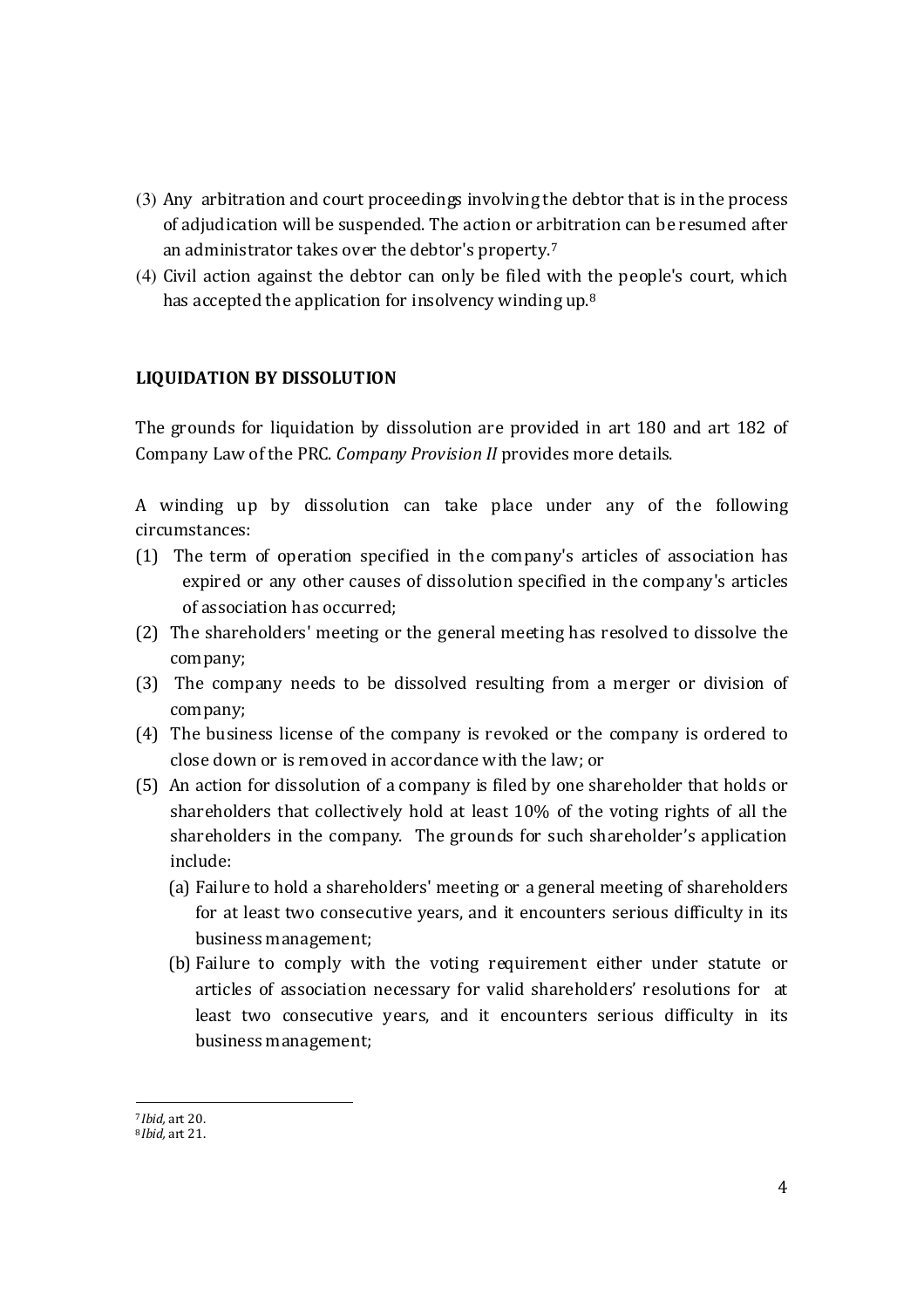- (c) Conflict exists among its directors for a long time, which cannot be settled through the shareholders' meetings or the general meetings of shareholders, and it encounters serious difficulty in its business management; or
- (d) It has faced other acute difficulties in its business management, and its continuous existence will substantially the interests of shareholders.<sup>9</sup>

In accordance with art 182 of Company Law of the PRC 2013, such circumstances must reach a certain level of severity. In such a case, the company faces serious difficulty in either its operations or management in such a manner that the interests of its shareholders will suffer heavy losses if allows to exist with no timely resolution of the problem

A useful case directive issued by the PRC Supreme Count arises from the case of Lin Fangqing v. Changshu Kailai Industry Co., Ltd and Dai Xiaoming<sup>10</sup>. The directive provided useful guidelines on "difficulty in operations and management":

It should be judged by comprehensive analysis of its operations. Although it is profitable, the board of shareholders has malfunctioned for a long time, and its internal management is in deadlock with regulatory obstacles and it has fallen into deadlock. Therefore, the people's court can decide to dissolve it when other conditions required by Company law and relevant judicial interpretations have also been satisfied.

Under winding up by dissolution, there can be voluntary liquidation or compulsory liquidation.

## Voluntary Liquidation

When the company is to be dissolved due to any of the above mentioned circumstances (1), (2), (4), (5), the company has to form a liquidation group to commence the liquidation within 15 days. In a voluntary liquidation, the liquidation group is formed and instituted by the company itself. The liquidation group of a limited liability company will be composed of the shareholders, while that of a joint stock limited company will be composed of the candidates determined by the

 $\overline{a}$ <sup>9</sup> Company Provisions (II), art 1

<sup>10</sup> Guiding Case No. 8, Gazette of the Supreme People's Court of the Peoples Republic of China, 12 (2012).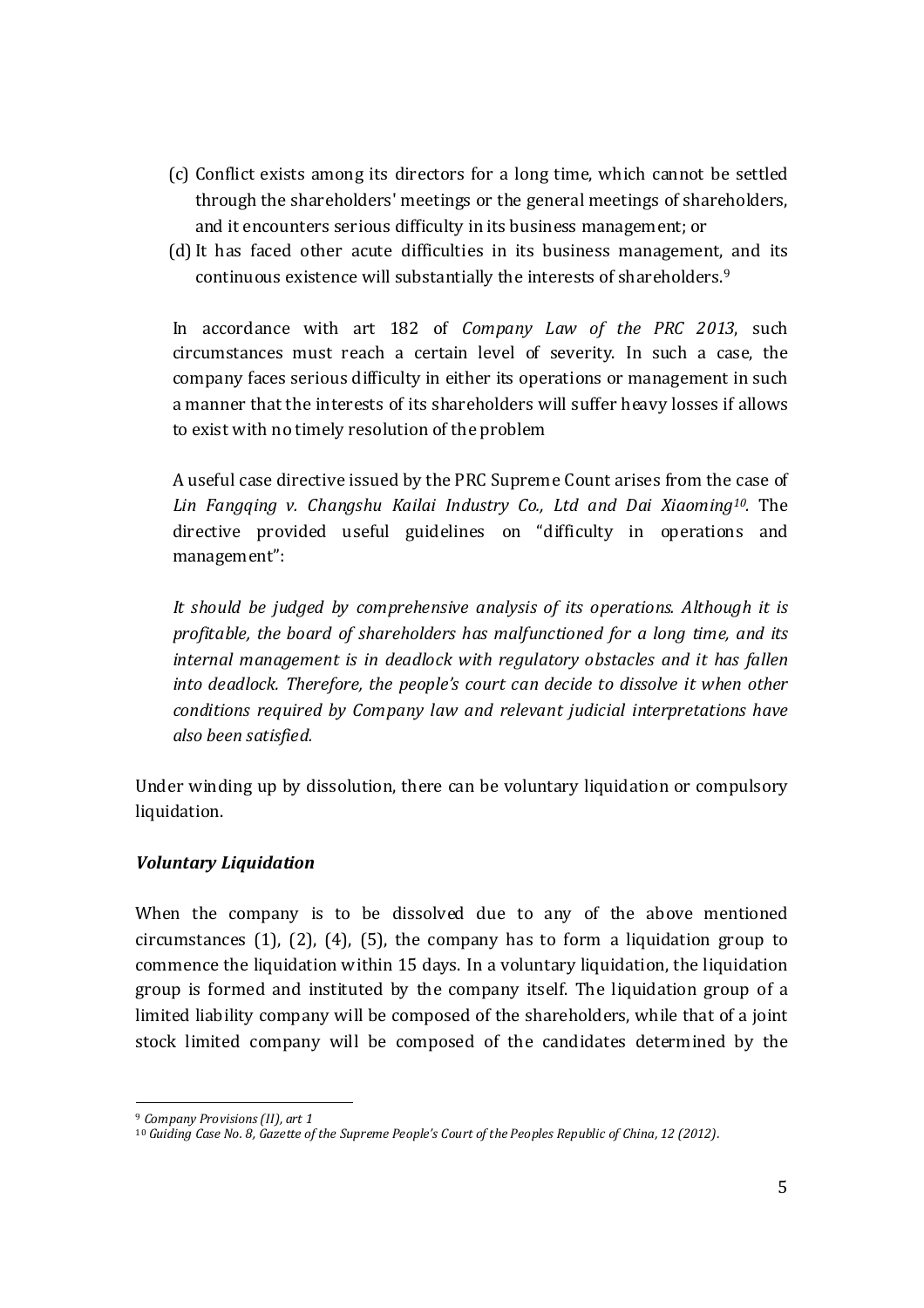directors or the general meeting.11 Failing to form a liquidation group within the specified period, the shareholders or directors may assume relevant liabilities. Art 18 of Company Provisions (II) states:

If the shareholders, in the case of a limited liability company, or the directors and controlling shareholders, in the case of a joint stock company, fail to form a liquidation group to commence liquidation within the statutory time limit, thus resulting in the depreciation, loss, damage, or disappearance of company properties, and the creditors demand that the shareholders or the directors and controlling shareholders shall be liable to the extent of the losses incurred, the relevant people's court shall uphold such demand in accordance with the law.

If the shareholders, in the case of a limited liability company, or the directors and controlling shareholders, in the case of a joint stock company, neglect to perform their obligations, thus resulting in the loss of the primary properties, account books, important documents of the company and rendering it impossible to carry out liquidation, the creditors can demand that the shareholders or the directors and controlling shareholders will be jointly and severally liable for repayment of the debts of the company. The relevant people's court shall uphold such demand in accordance with the law.

If the aforementioned circumstance is due to reasons attributable to the actual controllers, and the creditors demand that the actual controllers will be accountable to the company, the people's court will grant such a demand.

## Compulsory Liquidation

Under Chinese law, the compulsory liquidation is a kind of judicial remedy when voluntary liquidation has not been effectively carried out or fulfilled.

In accordance with Company Law of the PRC 2013 and Company Provisions (II), the compulsory liquidation can be triggered through the application of creditors in the following three circumstances.

- (1) A liquidation group has not been formed by the company to carry out the liquidation within the specified time limit;
- (2) A liquidation group has been formed but the liquidation is deliberately delayed; or

 $\overline{a}$ 11 Company Law of the PRC 2013, art 183.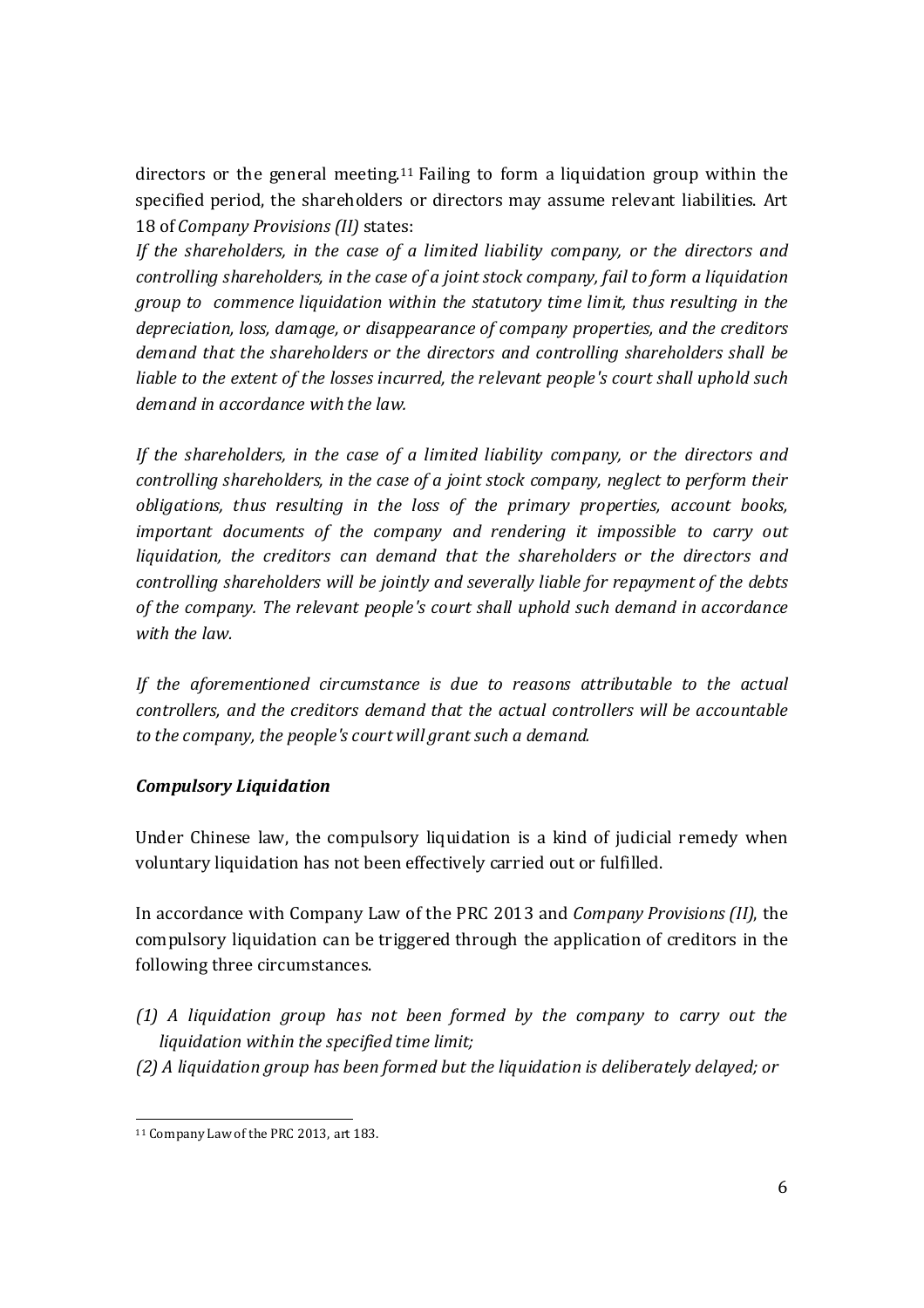(3) The liquidation violates the law, which is likely to damage the interests of the creditors or shareholders severely.<sup>12</sup>

In such cases, the creditors may apply to the competent people's court to designate relevant personnel to form a liquidation group. The people's court has to grant an application and expeditiously organize a liquidation group to carry out the liquidation process.

Under English law, the creditor has to satisfy the statutory requirements under the Insolvency Act 1986 before there can be any application to the court. The amount of his debt has to be in excess of £750, and he has to serve a statutory notice on the debtor company.<sup>13</sup> However, there are no such restrictions under Chinese law, which means that any small-amount creditor is entitled to apply to the competent people's court for liquidation without prior notice to the company.

Where the liquidation group has been established but the liquidation process is deliberately delayed, the company's shareholders are entitled to file an application with a people's court to designate another liquidation group to carry out the liquidation. This is provided that the creditors do not make an application.<sup>14</sup> This is compulsory liquidation as the liquidation group is designated by the court.

In compulsory liquidation, the court will select members of a liquidation group from the following personnel or institutions:

(1) Shareholders, directors, supervisors, senior management personnel of the company;

(2) Legally established law firms, accounting firms, insolvency liquidation firms, and other social intermediary agencies; and

(3) Personnel from legally established law firms, accounting firms, insolvency liquidation firms, and other social intermediary agencies, who have relevant professional knowledge and practice qualifications.<sup>15</sup>

If a member of the liquidation group has violated any laws or administrative regulations or harms the interests of company or the creditors, or is professionally incompetent to act, the people's court may replace such individual based on its jurisdiction or upon the application of any creditors or shareholders<sup>16</sup>

If the liquidation group, either voluntarily formed or compulsorily designated, during the process of winding up by dissolution, discovers that the assets of the

 $\overline{a}$ <sup>12</sup>Company Provisions (II), art 7.

<sup>13</sup>Insolvency Act 1986, s123 (1).

 $14$ ihid.

<sup>15</sup>Company Provisions (II), art 8.

<sup>16</sup>Company Provisions (II), art 9.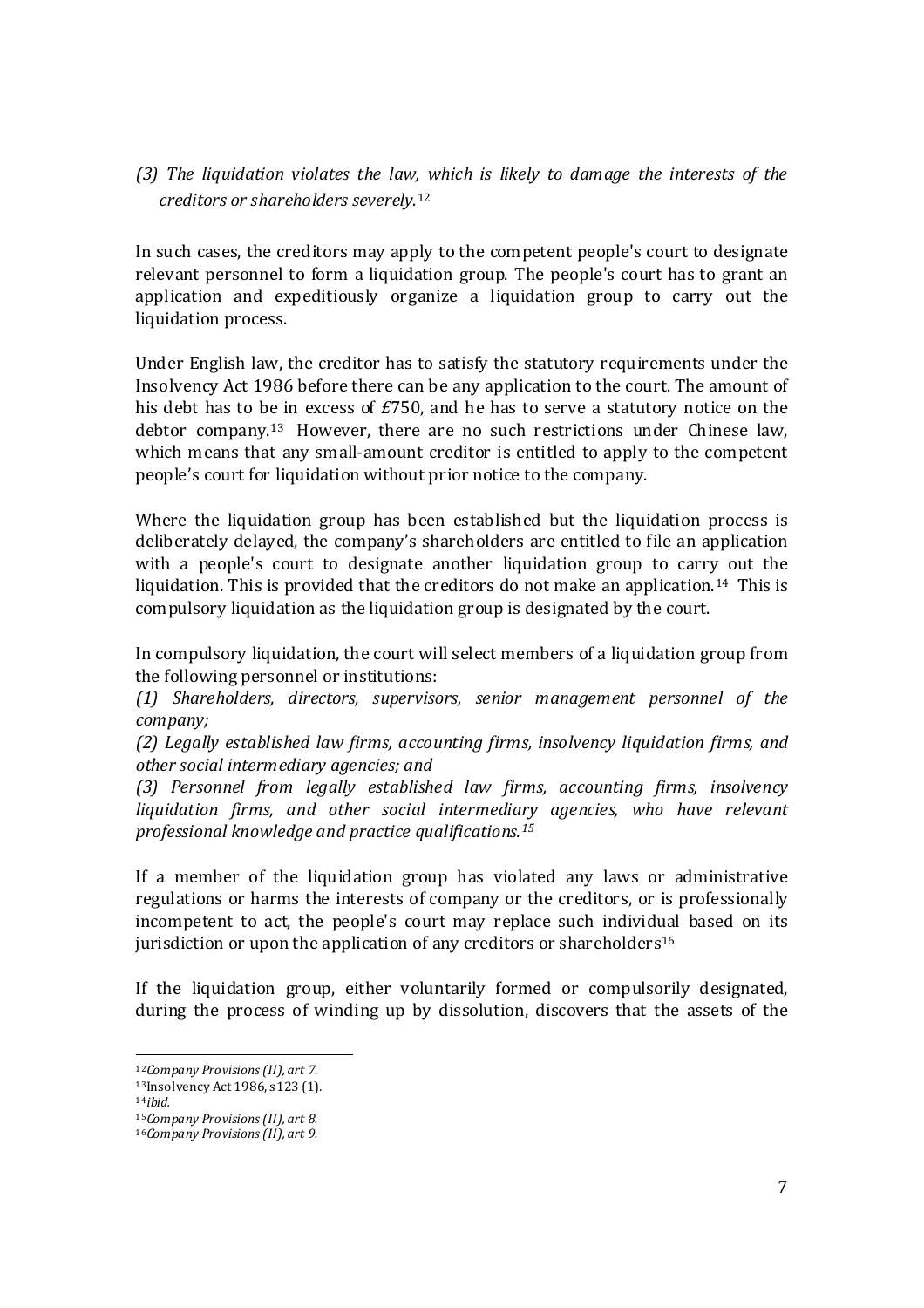company are not sufficient for paying off the debts, the liquidation group will file an application to the competent people's court for insolvency winding up. Once the court accepts such application, the liquidation group will hand over all the liquidation matters and the relevant files to the court.<sup>17</sup> The process then converts to that of insolvency winding up.

### POWERS, DUTIES AND LIABILITIES OF THE LIQUIDATION GROUP

Under Chinese law, it is the "liquidation group" that is responsible for the liquidation matters. There must be at least two members in a liquidation group. There is only a liquidator or liquidators in English law. Also, a liquidation group is totally different from a liquidation committee under English law.

Art 184 of the Company Law of the PRC 2013 empowers the liquidation group as follows:

The liquidation group of a company may exercise the following powers during liquidation:

(1) Liquidating the property of the company, and preparing the balance sheet and a list of property;

(2) Informing the creditors of the company by notice or public announcement;

(3) Handling the outstanding liquidation-related business of the company;

(4) Paying off the due and payable taxes and the taxes incurred during the liquidation;

(5) Liquidating the claims and the debts of the company;

(6) Handling the property remaining after the full repayment of the debts of the company; and

(7) Participating in civil litigations on behalf of the company.

The members of a liquidation group will devote themselves to their duties and perform liquidation obligations in accordance with the law. The members of a liquidation group will not abuse their authority to accept bribes or other illegal gains and misappropriate any of the properties of the company.<sup>18</sup>

In accordance with art 189 of Company Law of the PRC 2013, a member of a liquidation group can be accountable when it has caused losses to the company or its creditors intentionally or due to his gross negligence. However, Company Provisions (II) extends the scope of the liquidation group's liabilities in art 23. If any member of the liquidation group violates the laws, administrative regulations, or articles of association of the company resulting in losses either to the company or

 $\overline{a}$ <sup>17</sup> Company Law of the PRC, art 187.

<sup>18</sup> Company Law of the PRC, art 189.